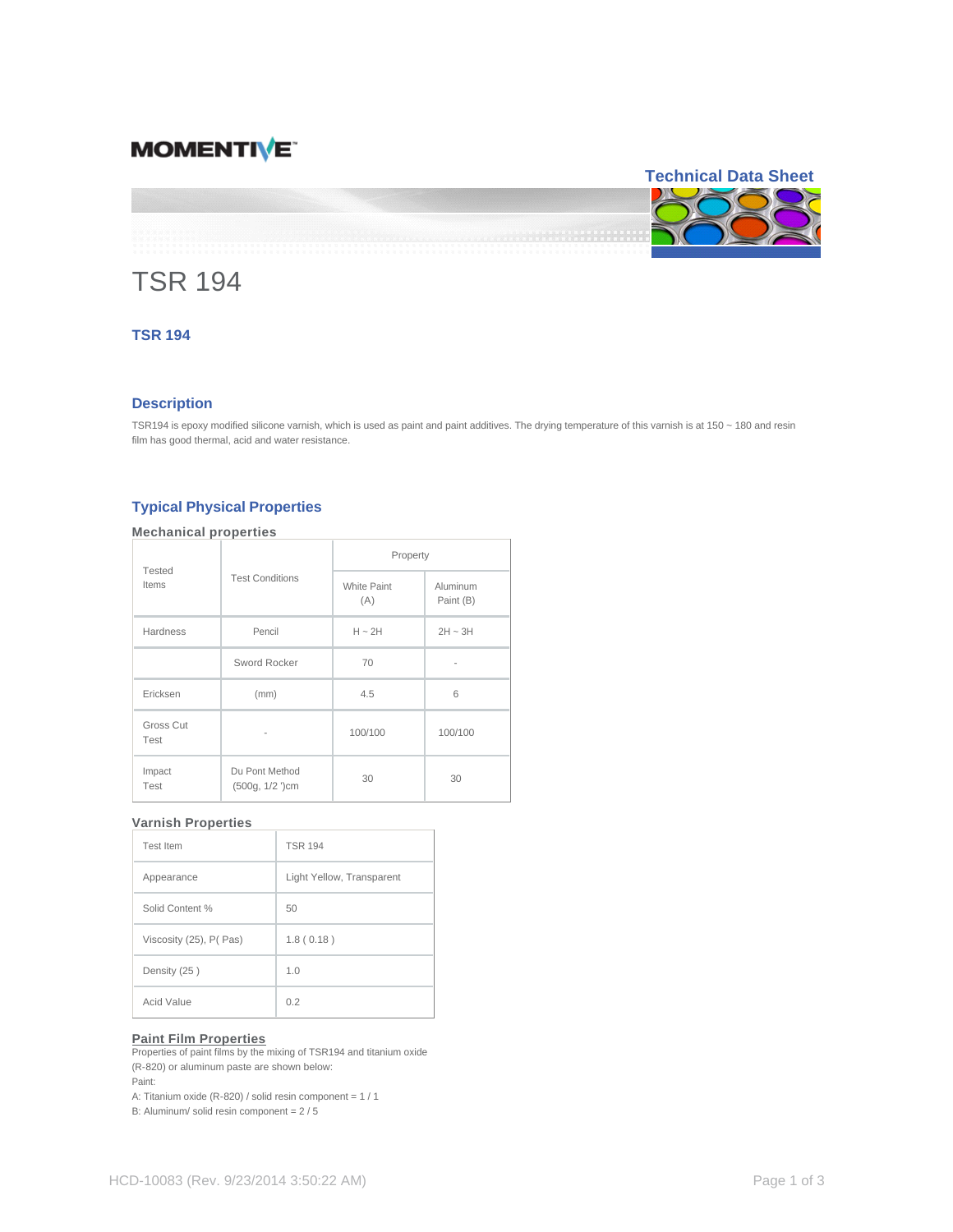Tested piece -- Bondelite (L-40), Treated steel sheet (SPC-1, 0.5t) Painting method - Spray Thickness of the paint films - (A)  $40 \sim 50$ , (B)  $20 \sim 30$ Drying condition - 30 min. at 150

| <b>Tested Items</b>       | <b>Test Conditions</b>          |             | Property   |
|---------------------------|---------------------------------|-------------|------------|
| Acid Resistance           | 10% H2SO <sub>4</sub> Immersion |             | Above 600  |
| Alkali Resistance         | 10% NaOH Immersion              |             | 150        |
| Solvent Resistance        | Petroleum Benzine<br>Immersion  |             | Above 500  |
| Solvent Water Spraying    | 5%<br><b>NaCl</b><br>(35)       | Without Cut | Above 1000 |
| Solvent Water<br>Spraying | 5%<br><b>NaCl</b><br>(35)       | With Cut    | Above 800  |

#### **Chemical resistance of white paints (A)**

#### **Patent Status**

Nothing contained herein shall be construed to imply the nonexistence of any relevant patents or to constitute a permission, inducement or recommendation to practice any invention covered by any patent, without authority from the owner of the patent.

#### **Product Safety, Handling and Storage**

Gelation of the vanish may be induced by the mixing of large amount of aluminum powder, antimony oxide or cobalt green to TSR194. Please pay attention to this during use.

Customers should review the latest Material Safety Data Sheet (MSDS) and label for product safety information, safe handling instructions, personal protective equipment if necessary, and any special storage conditions required for safety. MSDS are available at www.momentive.com or, upon request, from any Momentive Performance Materials (MPM) representative. **For product storage and handling procedures to maintain the product quality within our stated specifications, please review Certificates of Analysis, which are available in the Order Center**. Use of other materials in conjunction with MPM products (for example, primers) may require additional precautions. Please review and follow the safety information provided by the manufacturer of such other materials.

### **Limitations**

Customers must evaluate Momentive Performance Materials products and make their own determination as to fitness of use in their particular applications.

From automotive to healthcare, from electronics to construction, products from Momentive Performance Materials Inc. are practically everywhere you look. We are a global leader in silicones and advanced materials with a 70+ year heritage of innovation and being first to market – with performance applications that improve everyday life. By knowing our customers' needs and creating custom technology platforms for them, we provide science based solutions to help customers increase performance, solve product development issues and engineer better manufacturing processes.